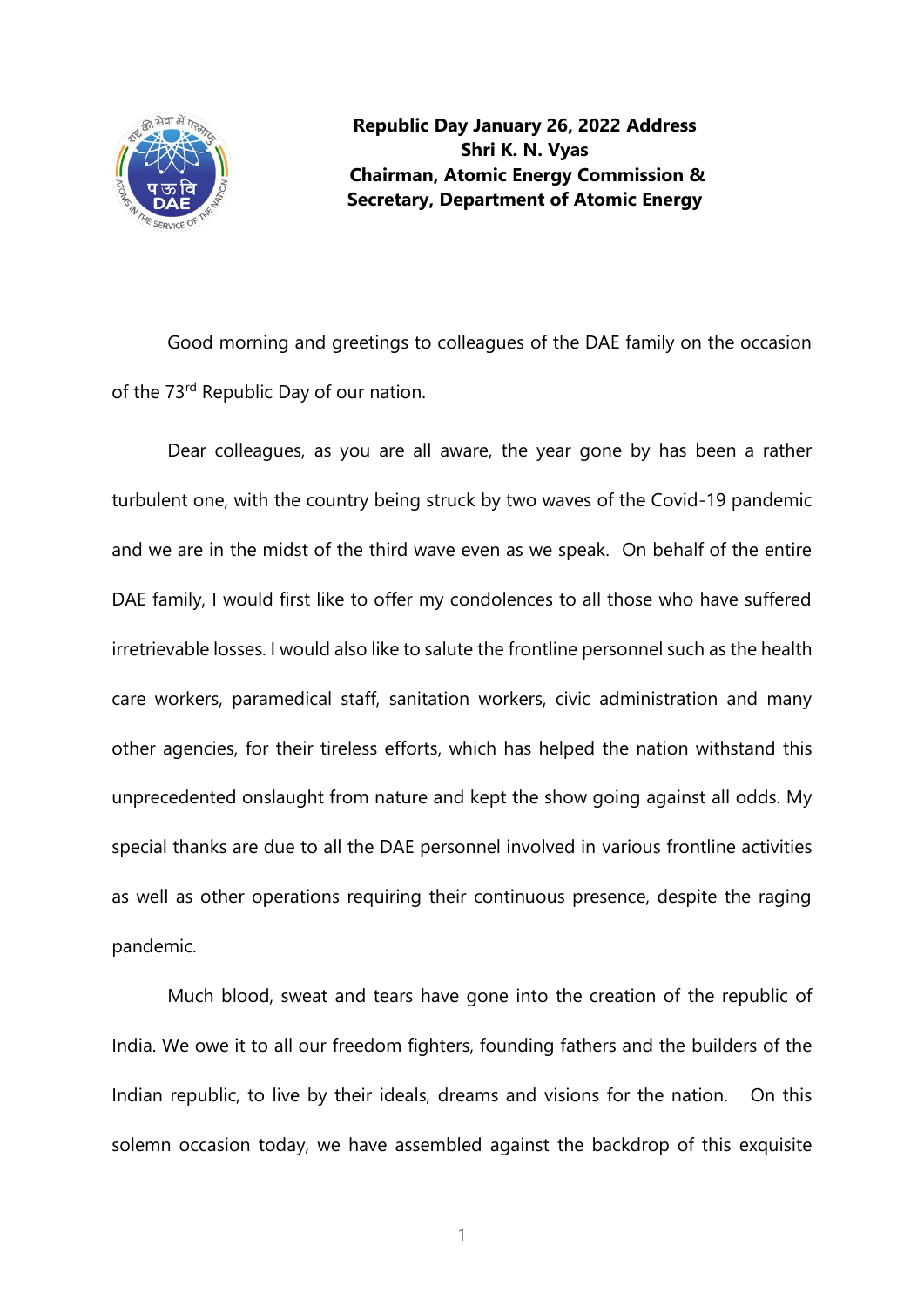heritage building to celebrate our achievements in the previous year and pledge our commitments for our future programmes.

The Department of Atomic Energy is one of the earliest scientific organisations of independent India, founded by our visionary leader, Dr Homi Jehangir Bhabha. It has grown and delivered much that the nation can be proud of over the decades, making India self-reliant in the field of nuclear science and technology. The development has played an important role in shaping the direction of several spheres of basic and applied research and cutting-edge technologies. We continue our march forward to meet our mandates, as will become evident from the major achievements of our department during the last one year which I shall now proceed to present.

DAE is a conglomerate of Industrial Units, Research Centres, Medical Centres, Aided Institutes, Academic Institutions and service organisations. I shall present salient achievements in each of these spheres in the following paragraphs Let me start with describing some of the salient achievements of our Industrial Units

NPCIL, the nuclear power generating unit of DAE, has generated 43,918 MUs of clean power in the calendar year 2021, at a Plant Load factor of 82%. NPCIL has achieved the distinction of cumulative safe operation of about 561 reactor-years till date. Continuing with the trend of setting records in continuous operation of our nuclear power reactors, RAPS-4 has been operating uninterrupted for 644 days. The construction of Units 5 & 6 at Kudankulam (KKNPP-5&6) has commenced with the placement of First Pour of Concrete (FPC) on 29.06.2021.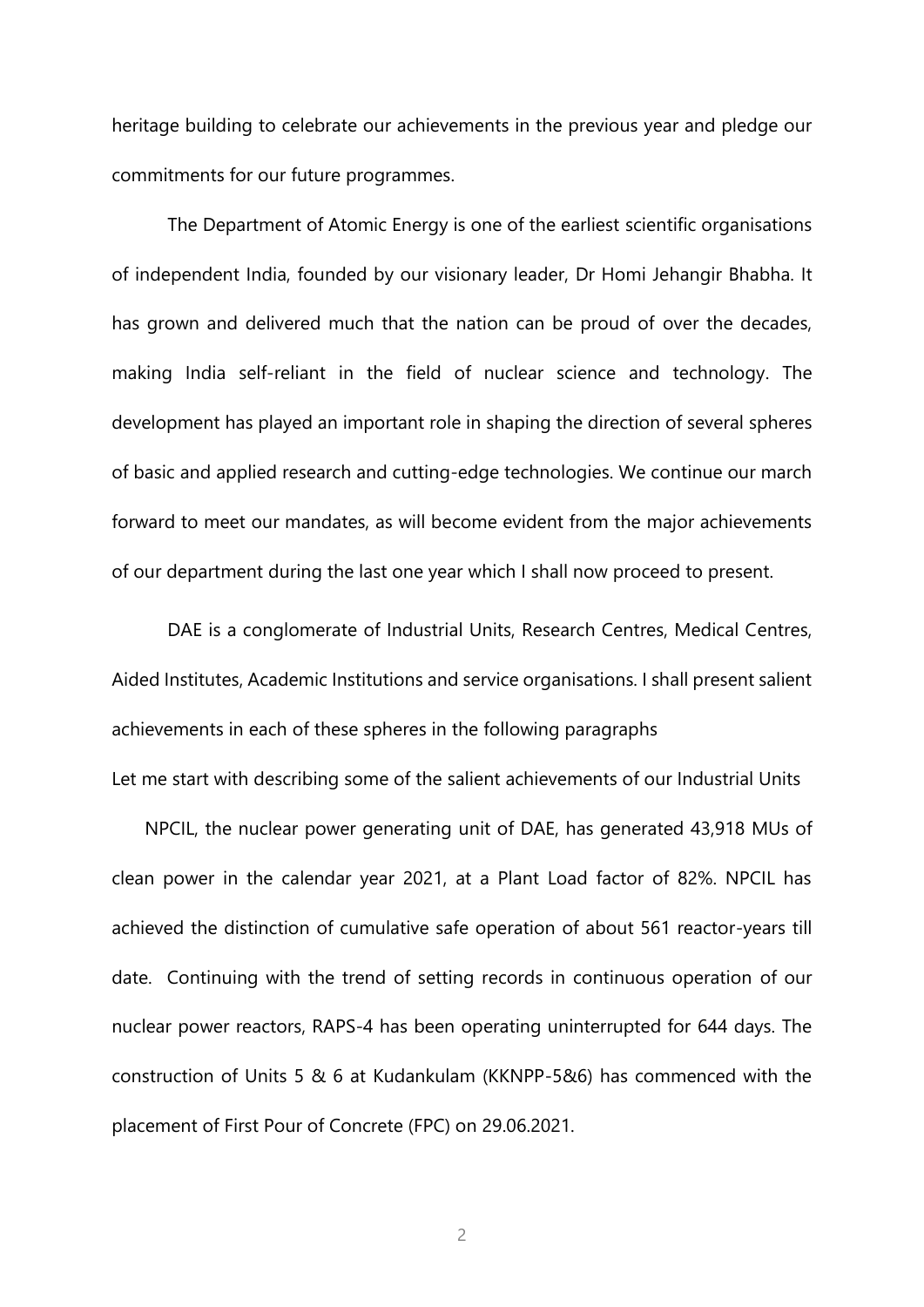AMD, the unit responsible for prospecting and exploration, has continued to augment the in-situ uranium oxide (U3O8) resources and a total of 23,680 tonne of U3O8 was added during the current year. The Rare Metal and Rare Earth (RMRE) stockpile has been enhanced by 2.375 tonne of Columbite-Tantalite (Nb-Ta mineral), 7.85 tonne of Xenotime bearing poly-mineral concentrate, 0.90 tonne of beryl and 2.45 tonne of spodumene, which is a Lithium mineral. An indigenously developed Certified Reference Material (CRM) of dolomite from Tummalapalle area, jointly developed by NCCCM (BARC) and AMD was released by DAE on 9th November, 2021 for utilisation by various research and academic institutions in the country.

IREL, the atomic minerals processing entity of DAE has an established plant capacity of about 6 lakhs tons per annum. IREL has entered into an MoU with BARC and a private entity for scaling up the BARC technology for production of Neodymium-Praseodymium metal from indigenous Neodymium-Praseodymium Oxide produced by IREL. An MoU has also been signed with the Ministry of Energy & Minerals in the Sultanate of Oman for sharing its mining expertise, particularly for rare minerals.

UCIL, the unit responsible for Uranium production in the country, has met the U3O8 production targets up to the third quarter of FY 2021-22. To sustain production, mine development and operation of Bhatin mine has commenced and upgradation of Jaduguda Mill for better Uranium recovery from the leached slurry has been completed.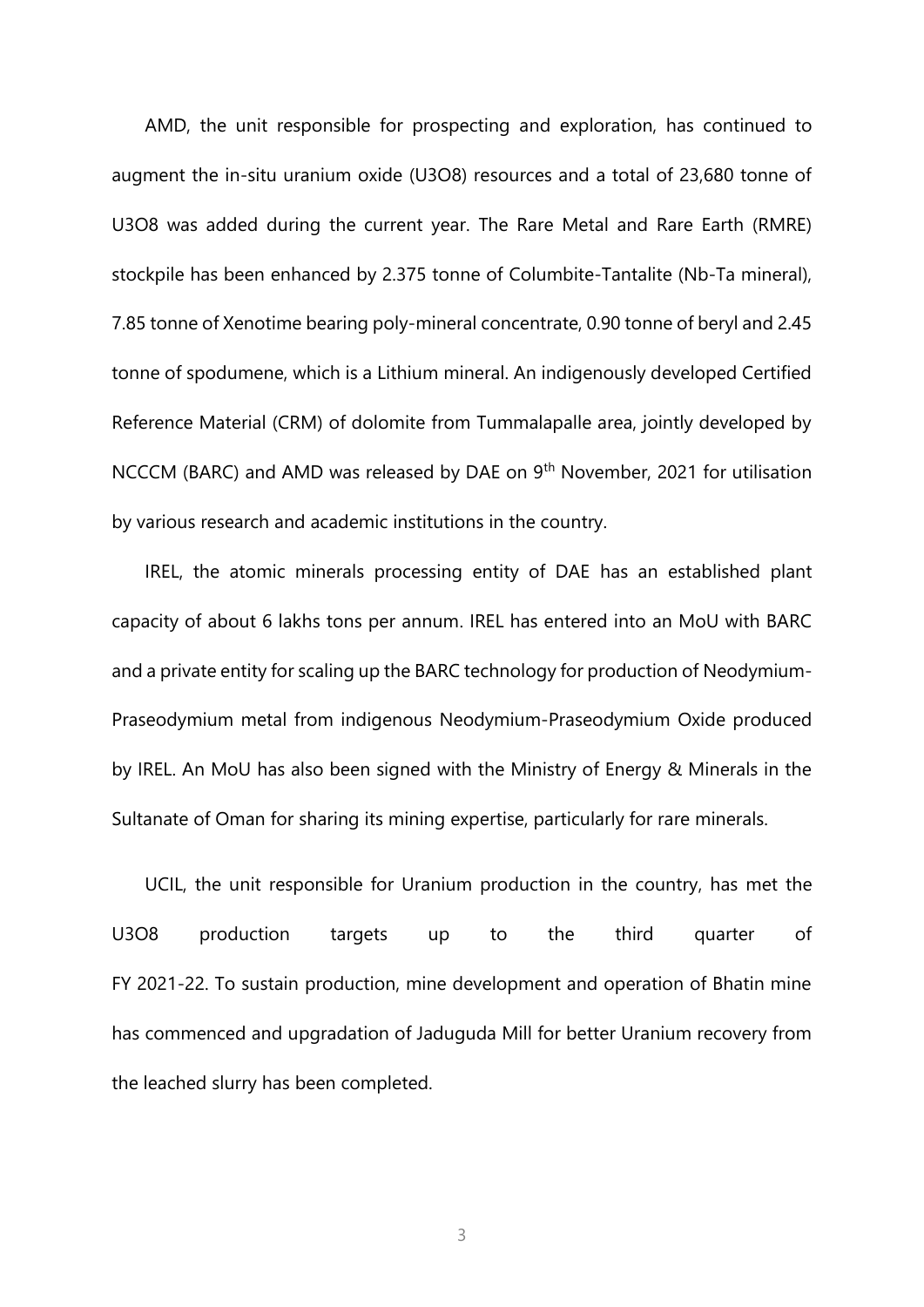NFC, which caters to the fuel requirements of our nuclear power reactors, is the only organization in the world today to have a comprehensive manufacturing cycle from ore to core, involving processing of both Uranium & Zirconium streams under the same roof. Some of its salient achievements are as follows:

- − Manufacture of SG tubes from indigenous material produced by Midhani & delivery of 2 sets of Steam Generator Tubes to BHEL for the upcoming 700 MWe PHWR at GHAVP.
- − Manufacture of Inner Guide Tube Assembly (IGTA) of Zircaloy-4 alloy, for the first time, for 700 MWe PHWR of KAPS-3.
- − Design, development, fabrication & assembly of 19 element type Cobalt Natural Uranium (Co-NU) fuel bundle in collaboration with BARC and NPCIL for large scale production of low specific activity <sup>60</sup>Cobalt for medical and industrial applications.

BRIT has continued to play a vital role for the products and services based on radiation & isotopes for applications in healthcare, agriculture, research and industry. Some noteworthy points to mention are as follows:

− IT enabled logistics services for door delivery of radiopharmaceutical products and radiography camera have helped in increasing the sales of BRIT products. It processed 6.7 million Curies of 60Co, which is more than double of its last 5-year average. 1.25 million Curies of 60Co Irradiator sources were exported to Sri Lanka and Malaysia.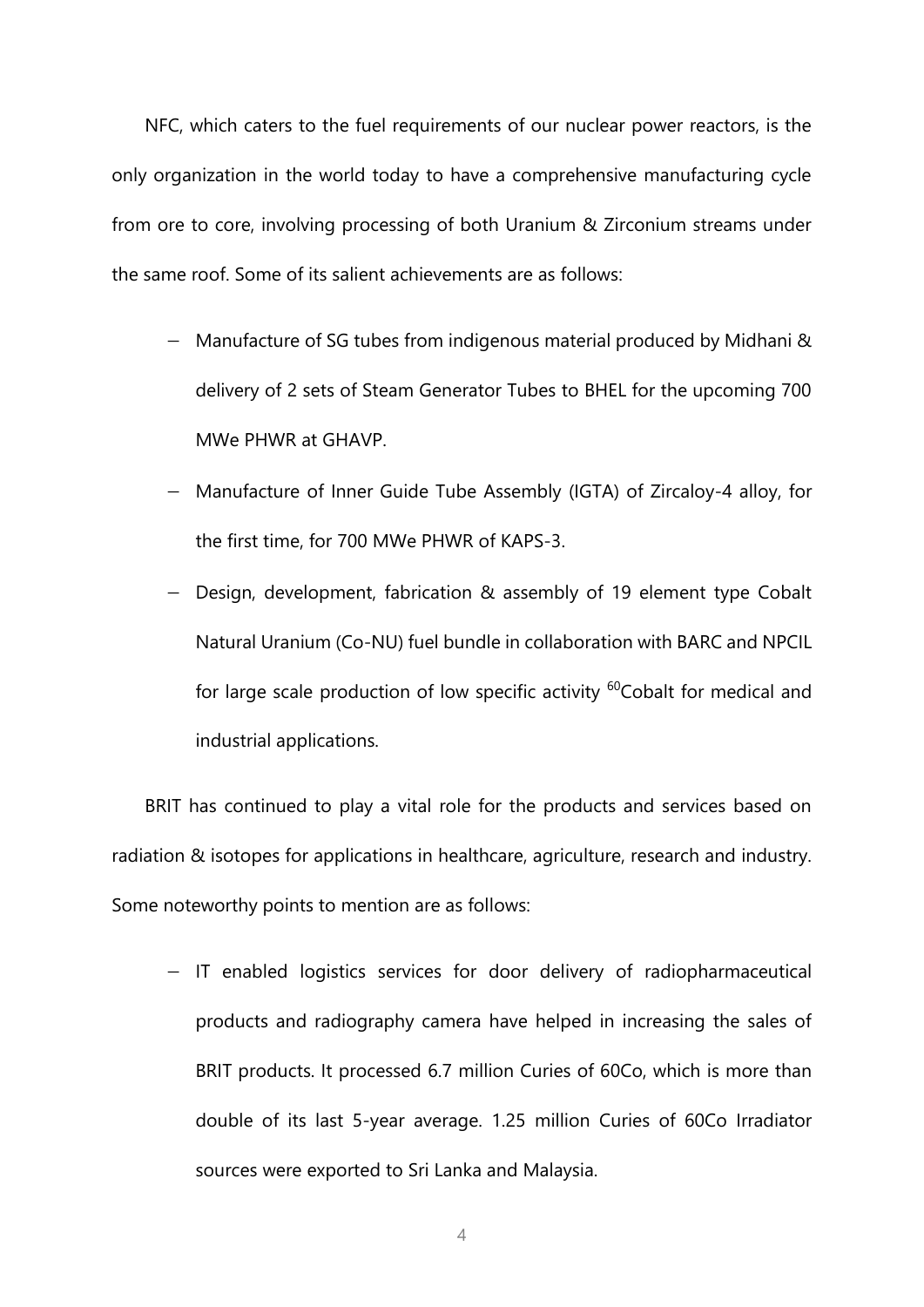− RC-BRIT, Kolkata continued its regular production and supply of 18F-FDG radiopharmaceutical throughout the year, even during extreme lockdown conditions. Medical Cyclotron, Kolkata launched one new radiopharmaceutical in the market namely, [201Tl] Thallous Chloride, meant for Myocardial Perfusion & Parathyroid Imaging by SPECT.

HWB is the largest global producer of heavy water. It is also exploring the potential of Deuterium and its constituents in the area of non-nuclear applications in life sciences & pharmaceuticals and has made major progress on its extended mandate on development, demonstration and deployment of technologies for Indian Nuclear Program such as:

- Development of solvents for front and back-end hydrometallurgical operations of nuclear fuel cycle.
- − Demonstration of Solvent Extraction technologies for recovery of rare metal.
- − Production of 18O for societal applications. India is now the fifth country in the world capable of supplying H2O18 liquid of >95% concentration for PET applications, at par with global suppliers from US, UK, China and Israel.

ECIL is the DAE unit responsible for development and manufacture of electronics and instrumentation systems for DAE, ISRO and defence sectors of India. Several systems have been developed and deployed by ECIL during this period, such as: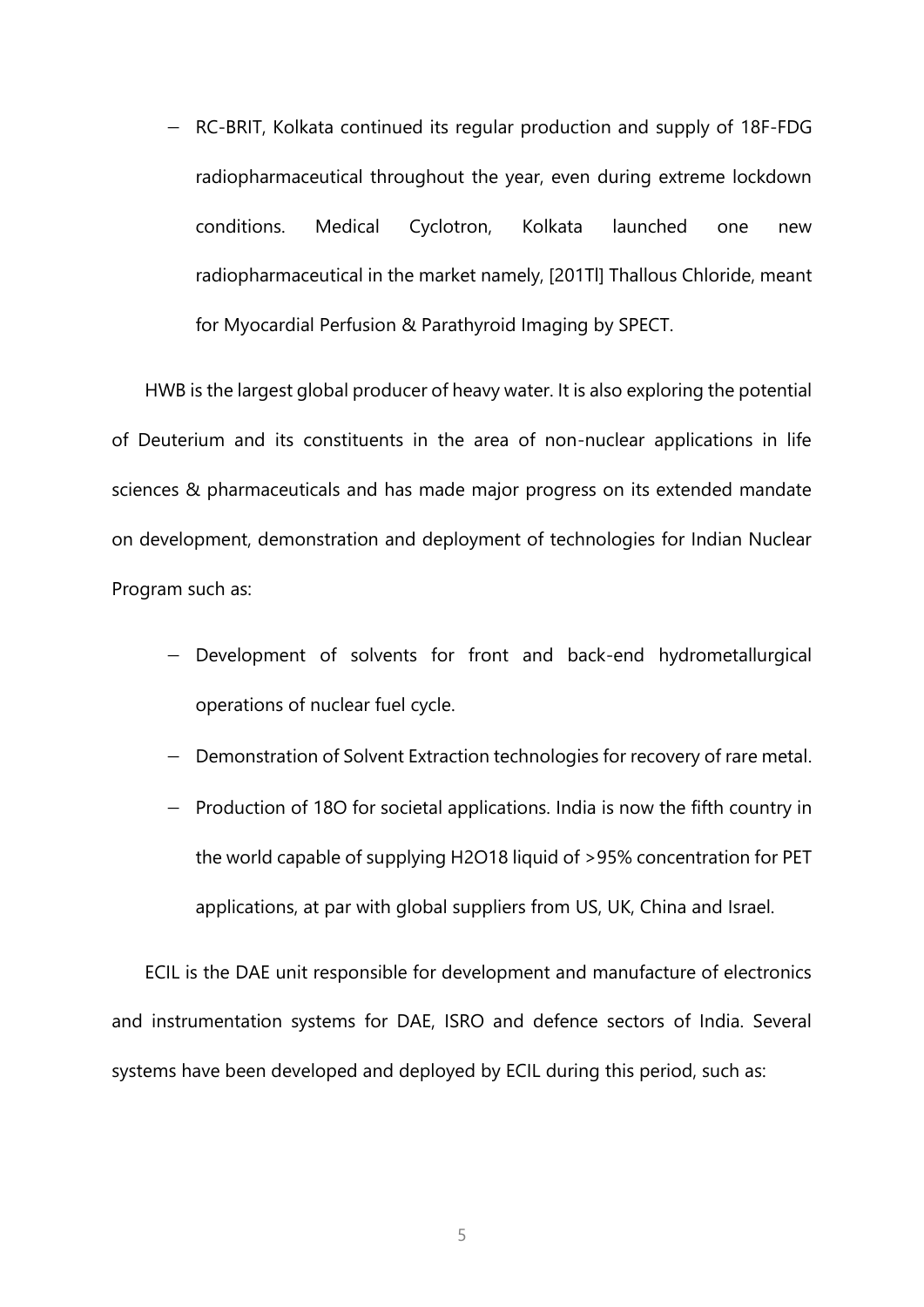- − A fully indigenous 18 m Monopulse earth station antenna to operate in S/X band for Aditya Mission of ISRO has been commissioned at Bylalu (ISTRAC site) in Nov 2021. This earth station antenna is an integral part of Deep Space Network of ISRO.
- − Development and supply of various types of ultra**-**stable power convertors to FAIR, Germany as part of in-kind contribution by Govt of India for the international science programme. ECIL and RRCAT are working on design and development of higher current rating power convertors to meet the future requirements of FAIR.
- BARC and ECIL have jointly established Advanced Rear End Development (ARED) Facilities for Electronics and Instrumentation aimed to meet the strategic requirements of DAE. As part of this, indigenous sensors and detectors are being manufactured, thus reducing import dependency.

I shall now dwell upon some of the noteworthy contributions of the premier research centres of DAE.

BARC, which is the mother institute of DAE, continued its excellent contribution to the development of advanced technologies and societal applications in several areas. Some of them are as follows:

− In the field of Nuclear Agriculture, six new varieties for grains, pulses and oilseeds were gazette notified for commercial cultivation. These include two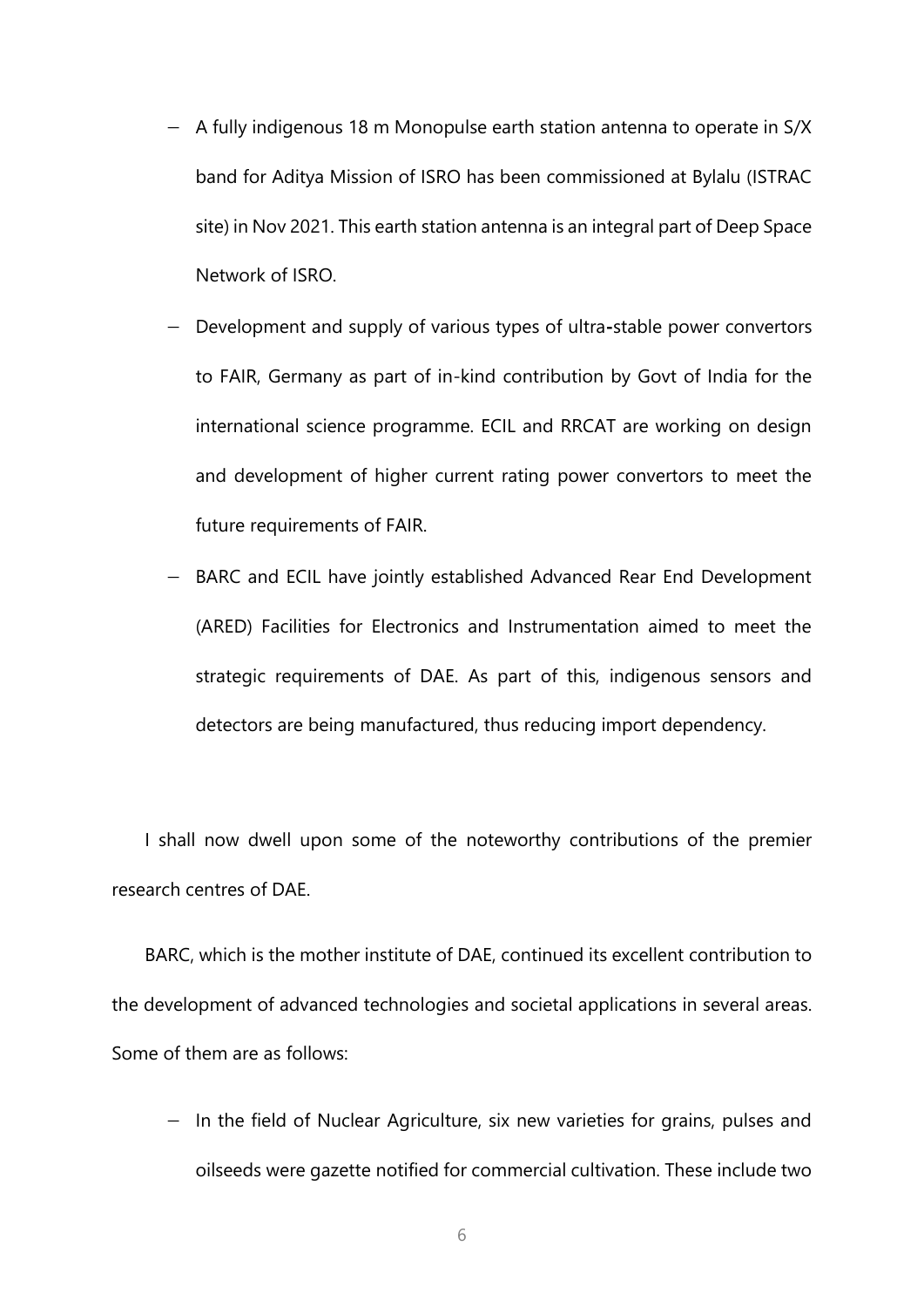rice varieties Trombay Chhattisgarh Sonagathi Mutant (TCSM) & Trombay Chhattisgarh Vishnubhog Mutant (TCVM) for Chhattisgarh; three mustard varieties Trombay Akola Mustard 108-1 (TAM-108-1) for Maharashtra, Birsa Bhabha Mustard-1 (BBM-1) for Jharkhand & Trombay Himachal Pradesh Mustard-1 (THPM-1) for Himachal Pradesh and one groundnut variety, Trombay Akola Groundnut-73 (TAG-73) for Maharashtra. The total Seed varieties gazette notified till date are fifty-five.

- − Technology for production of Cobalt and Nickel from secondary resources comprising hydro and pyro-metallurgical unit operations has been developed. It has demonstrated a recovery of >99% pure cobalt and nickel metal powders from alloy steel scrap. Technical know-how has been transferred to Heavy Water Board for setting up a plant for large scale processing of the scrap.
- − The Full scale ISMRAN (Indian Scintillator Matrix for Reactor Anti-Neutrinos) commissioned in October 2021 is continuously measuring data of antineutrinos with higher statistics from the Dhruva reactor and has been utilized to map the varying power levels of reactor.

IGCAR is the hub for R&D on fast breeder reactor technology. The  $U^{233}$  fuelled Kalpakkam Mini Reactor (KAMINI) continued to be operated for neutron radiography and activation analysis.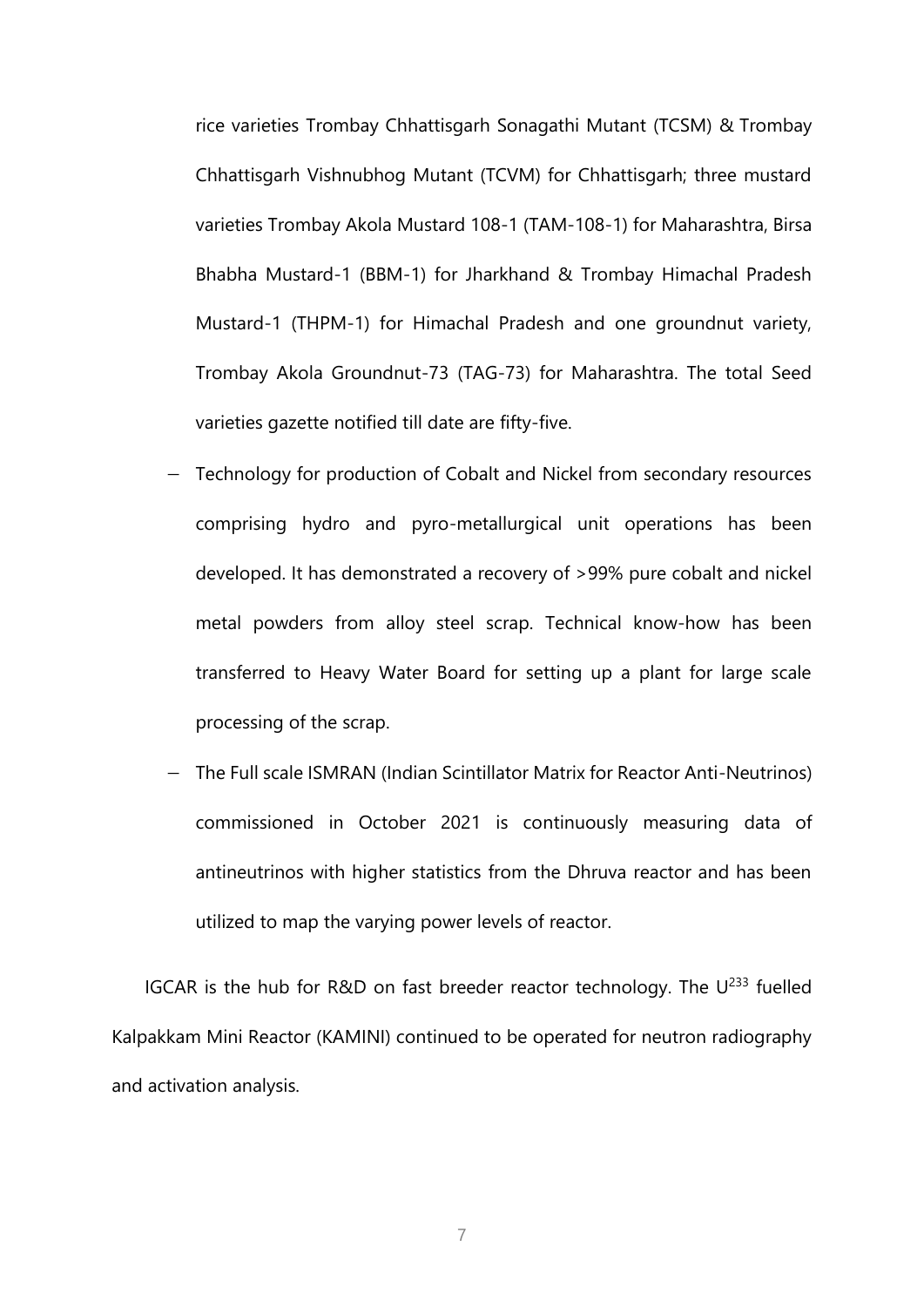RRCAT, the centre at the helm of R&D in the field of lasers and accelerators has the following salient deliverables during this period:

- − Three 650 MHz high-beta SCRF cavities along with dressing components were developed and shipped to Fermi lab, USA.
- − Development of Titanium Coated Alumina Ceramic UHV Chamber was completed for pinger magnet in Indus-2 Storage Ring.
- − Synchrotron radiation sources Indus-1 and Indus-2 were operated with beam availability of around 5900 hours and 4400 hours respectively for the users in spite of lockdown periods.

VECC, Kolkata is another premier research institute of DAE. Irradiation of Reactor Pressure Vessel (RPV) Steel samples supplied by BARC was successfully carried out using proton beam with energy up to 7.5 MeV and beam current up to 3.9 microampere from K130 Cyclotron Facility at VECC.

The aided institutions of DAE - TIFR, IPR, SINP, TMC, HCRI, IOP, IMSc, HBNI, NBHM, UM-DAE CEBS, and NISER - have continued to pursue advanced and cutting-edge fundamental research in the field of basic sciences, astronomy, astrophysics, and education. Some of the accomplishments and milestones worthy of mention are the following: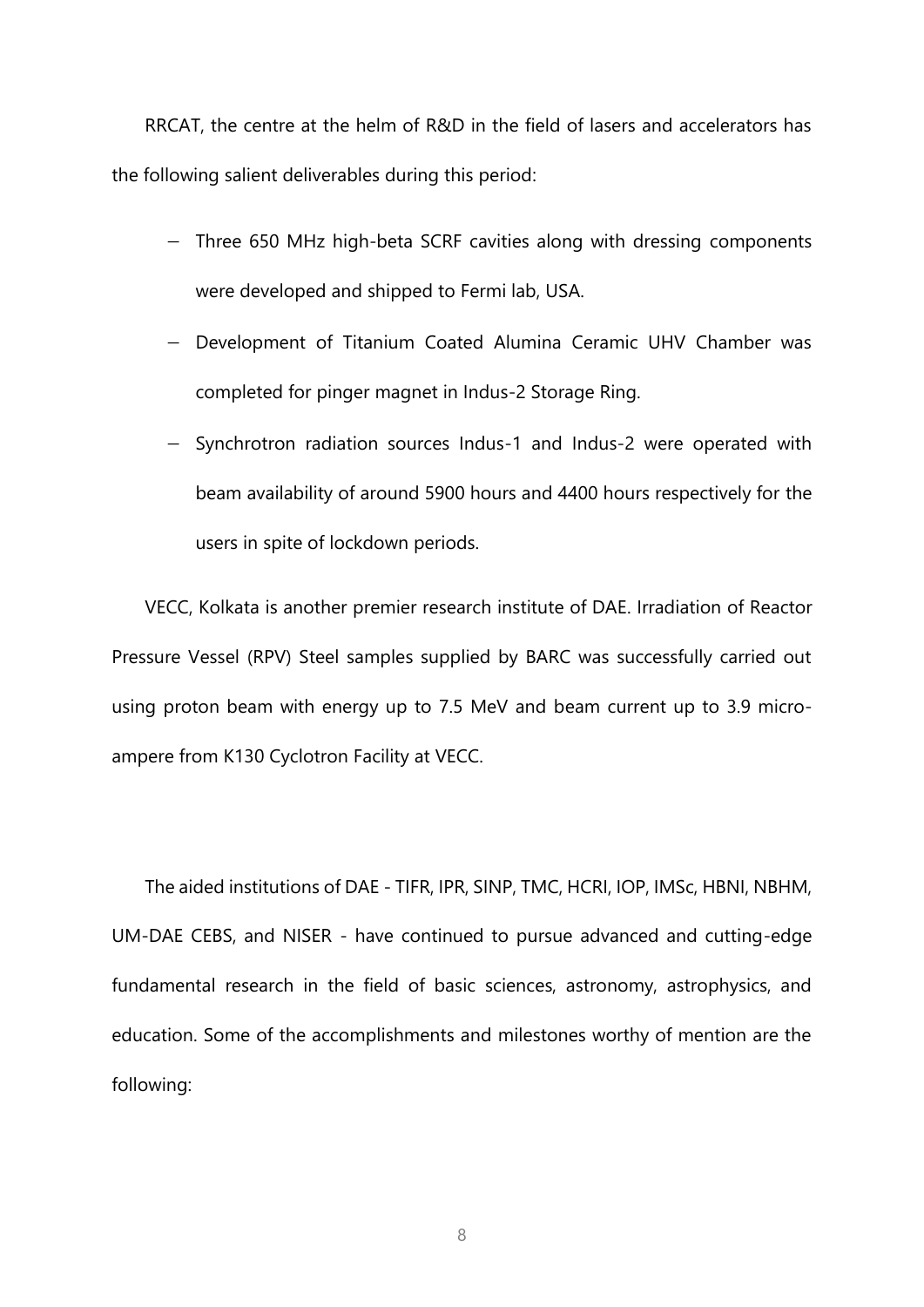- − TIFR scientists have gained new insights into actions of insulin and their potential impact in treating diabetes
- − Scientists from the National Centre for Radio Astrophysics, Pune used the upgraded Giant Metrewave Radio Telescope (uGMRT) to determine that AT 2018cow, the first of a newly discovered class of cosmic explosions, has an extremely patchy environment.
- − NISER has added 21 new research projects and has entered into MOUs with All India Institute for Medical Sciences (AIIMS) Bhubaneswar and Acharya Harihar Post Graduate Institute of Cancer (AHPGIC), Cuttack for course related activities.
- − UM-DAE-CEBS has developed an Ultrafast Spectroscopy Lab including a clean room to serve as a research aid for researchers in the country.
- − HBNI signed an MoU with IIM-Ahmedabad to offer a custom-designed Management Development Programme for senior executives of DAE and conducted a week-long program. It has also released a book on Physics of Nuclear Reactors and English- Hindi Glossary of terms related to nuclear science and technology.
- − IPR has developed an In-Vessel Inspection System (IVIS) to perform remote in-service inspection inside a toroidal vacuum vessel.
- − A new accelerator-based 14 MeV D-T neutron source facility has recently been commissioned at IPR. During early testing, it has already yielded 7x1011 n/sec, which can go up to 5x1012 n/sec during full operation. This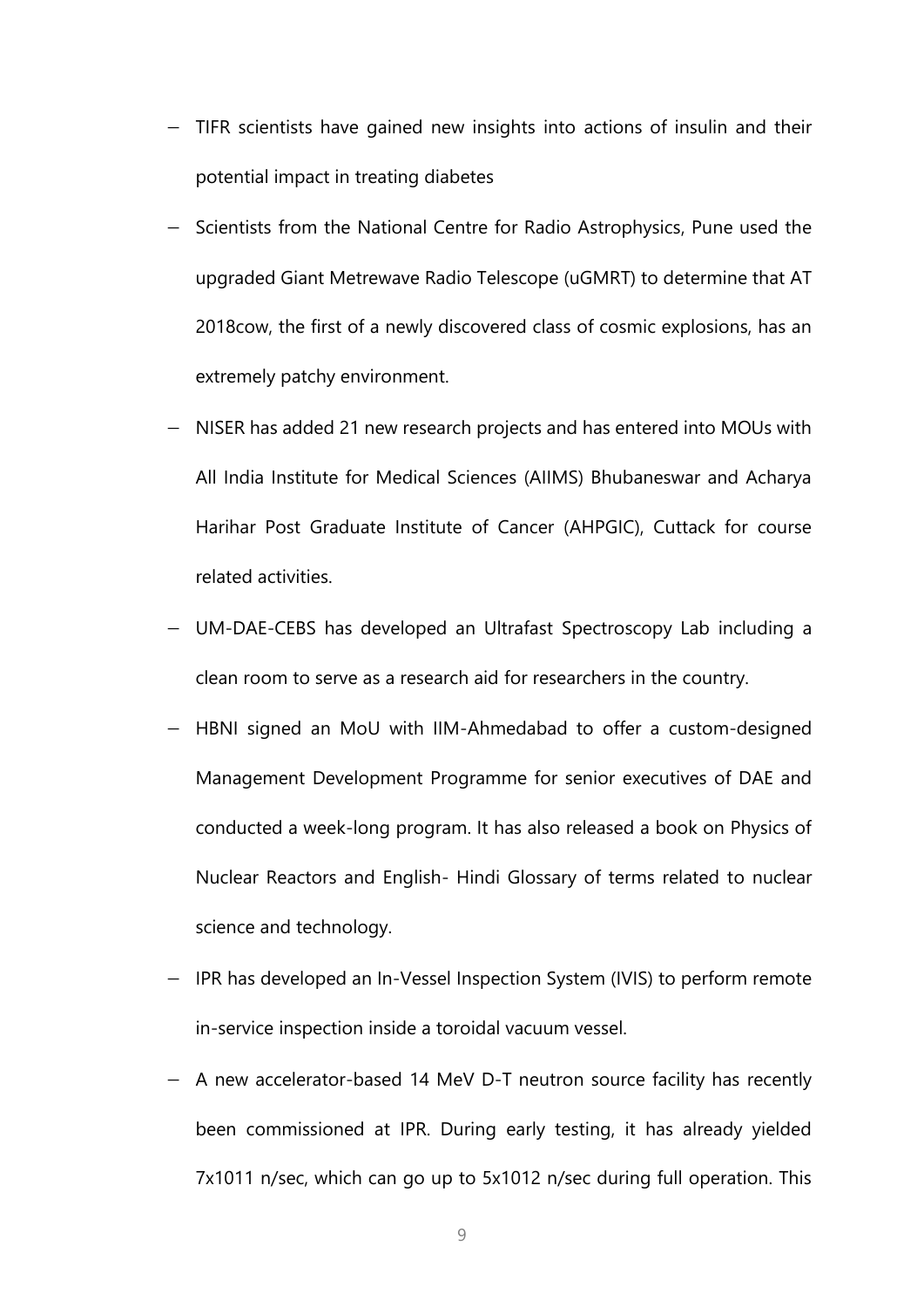source will permit a variety of fusion reactor neutronics and blanket studies.

- − IPR has developed a state-of-the-art computer code suite for nuclear activation analysis called ACTYS. ACTYS is faster than existing codes with its own first level material optimization module and better visualization capabilities. It has been validated against internationally-available benchmarks and has been approved by the Nuclear Integration Unit of ITER for all ITER-related nuclear activation calculations.
- − The Oncology Journal 'Annals of Oncology Research and Therapy' was launched by BBCI, to celebrate Azadi Ka Amrit Mohatsav. This is first of its kind from the entire North East India.

Our service organisations, DPS and DCSEM have lived up to their mandate in an efficient manner despite the challenges imposed by the pandemic. Roof top Solar photovoltaic systems of total capacity of 250 kWp, generating around 3.5 lakh units per year at various locations of Anushaktinagar have been installed by DCSEM.

Dear colleagues, it would not be possible to mention each and every success and achievement on this occasion and I have merely presented glimpses of some of our salient achievements.